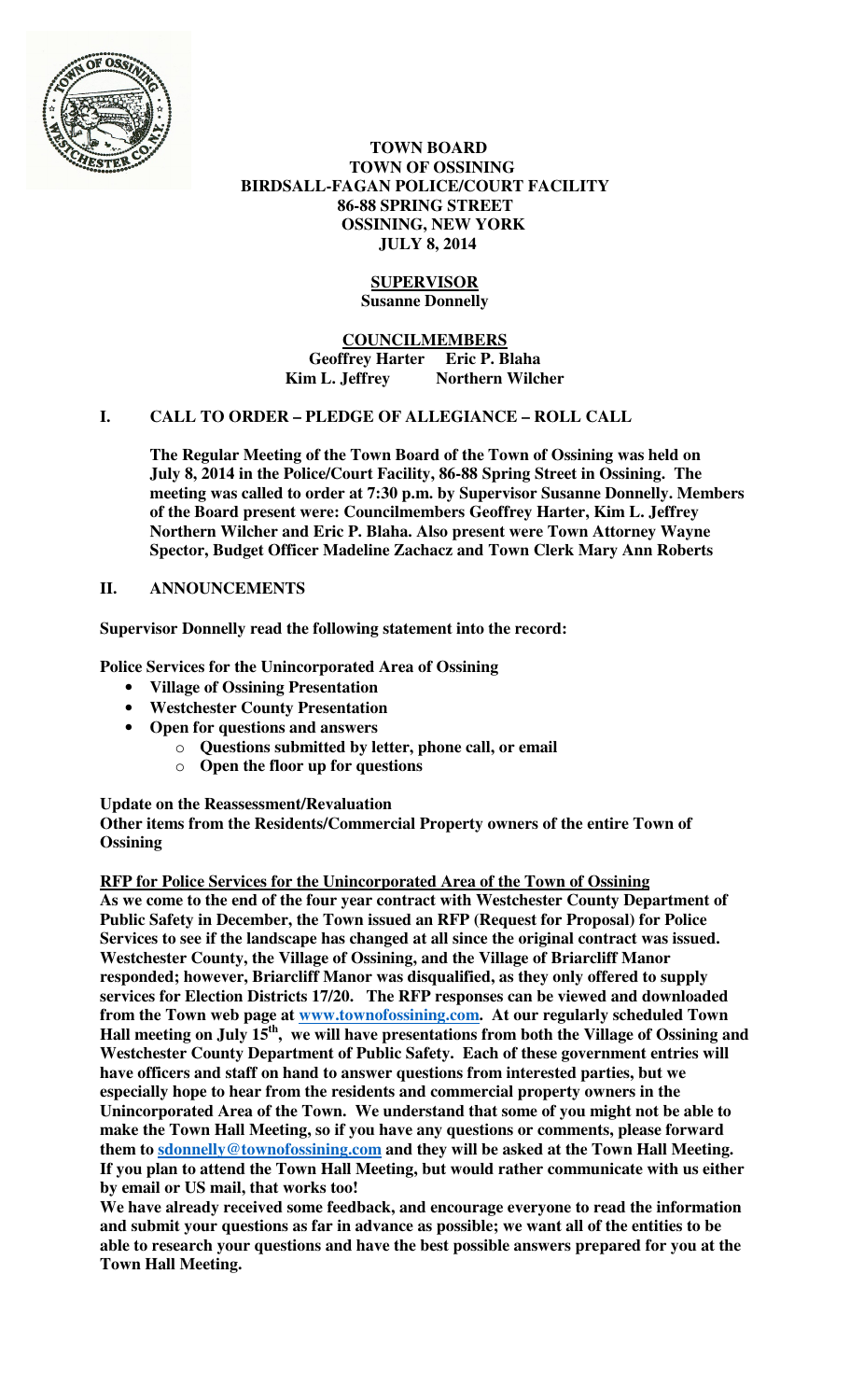**The final decision must be made in August 2014 so that all parties can determine their next steps and budget appropriately.** 

#### **Town wide Reval (Reassessment)**

**Tyler Technologies (the firm hired by the Consortium) is in the process of collecting the data, the first phase of several in this project. Along with an internal walk-through, this stage includes measuring all houses and commercial properties, as well as all "out" buildings like garages and sheds. It is essential that we get a true inventory of everything to ensure fair and equitable taxation to everyone.** 

**There are still people who do not know about the Reval, so please pass this information onto your family and friends who also live in the Town of Ossining.** 

**Important to remember:** 

**-There has not been a reassessment in Ossining since 1972.** 

**-This is a revenue neutral process. This means that it is not to collect more taxes but rather to distribute the tax responsibility fairly. It will not affect the budgets or the tax cap, except that the funds to pay for this will be paid for from the Town General tax in which every Town of Ossining resident shares.** 

**-The cost of this is not to exceed \$1.8 million. While that sounds like a lot, please understand that the Town of Ossining (the smallest percent of all your taxes) has refunded close to \$2.5 million in grievances in the past 5 years alone.** 

**-The Assessor's office needs to be able to defend the assessments with current values, and everyone must only pay their fair share.** 

**Wednesday, my husband and I had our interior and exterior inspection done. We wanted to make sure that everyone knew that we welcome the reassessment and will do everything in our power to make sure Tyler Technologies gets any information they need. We hope each of you feel the same way and open your doors for this short inspection. Please remember: they are not looking at your furniture or your artwork but rather the number of rooms you have (bedrooms, bathrooms, kitchens etc.) and the square footage of your home.** 

**Parks Public Opinion Survey Grant**

**The Town of Ossining received a small grant several years back to poll some of our residents about the Ossining Town Parks. We will be sending out questionnaires to the residents in the Unincorporated Area (limited funds from the grant do not allow us to send the questionnaire out to the entire Town) asking questions such as:** 

**Are you familiar with the Town Parks? What parks do you utilize? What activities would you like to see or see more of in the parks?** 

**Please help us by answering the survey if you get it. The surveys have pre-paid return labels, so make sure to write your name, address and phone number on the inside, follow the folding instructions and mail it back to us by the deadline. 2 submissions will be chosen from all the surveys returned, and each will win a \$100 gift card to a great Ossining spotone to Keenan House, and one to The Boathouse. As you've seen, this administration is getting serious about improving our Parks- we want to hear from you! How can we do better? Let us know, and dinner is on us!** 

#### **Comprehensive Plan Review**

**We are in the process of reviewing the Town of Ossining's Comprehensive Plan. The entire "Comp Plan "is on the Town of Ossining web page. We will be looking at all of the recommendations that have not yet been implemented, and determine if they are still relevant in 2014. Additionally, we will be taking suggestions from our residents and commercial property owners as to other items we could address in relation to the Comprehensive Plan.** 

**We invite everyone to join us at the meetings listed below:** 

**July 17, 2014 7:00 PM**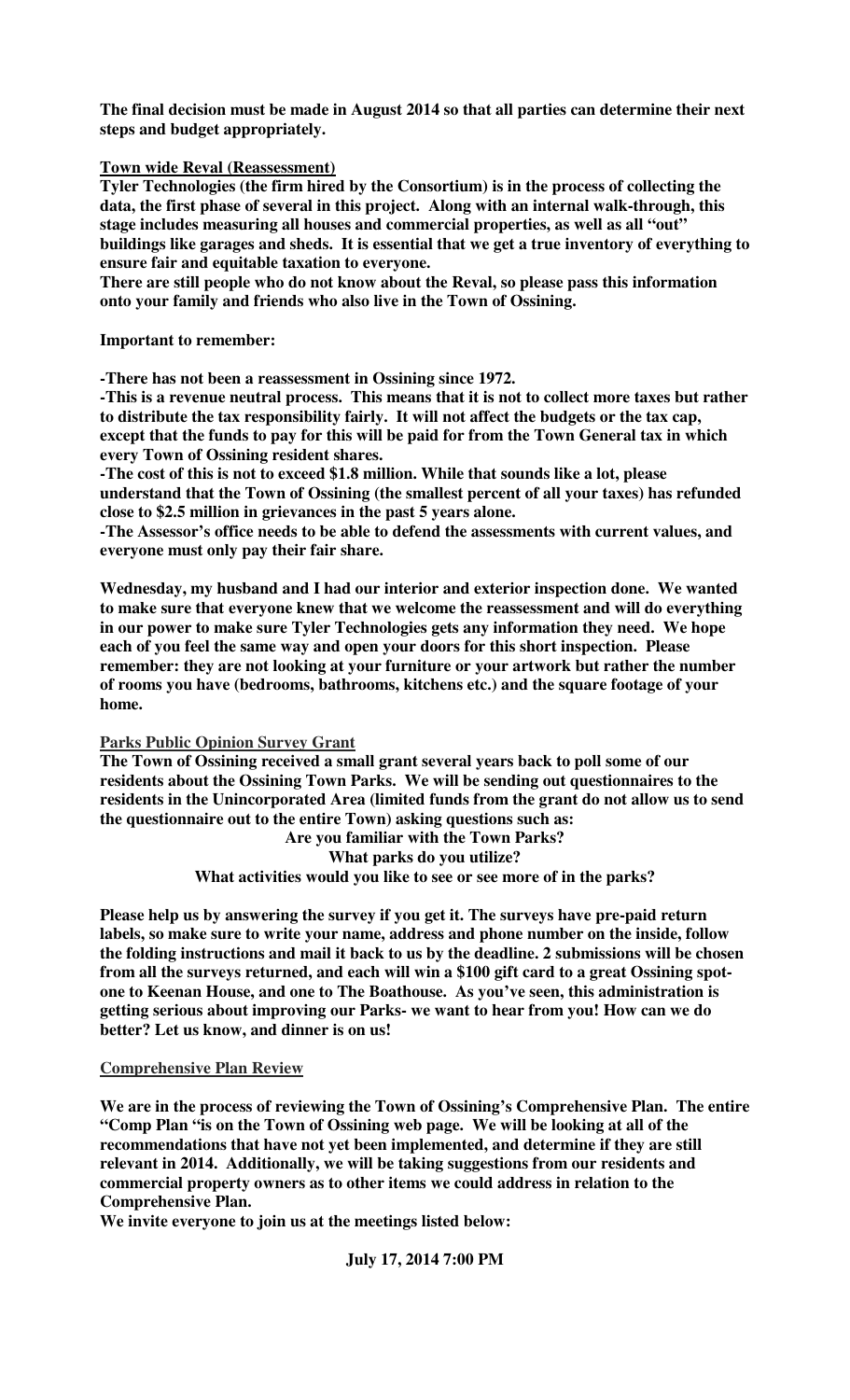## **August 21, 2014 7:00 PM**

## **September 18, 2014 7:00 PM**

## **October 16, 2014 7:00 PM**

**All meetings will be held in the first floor Board Room at 16 Croton Ave.** 

**While we understand many of you may be away enjoying a vacation during these times, you can always submit suggestions, comments and questions to me at sdonnelly@townofossining.com, or call the office at (914) 762-6001. We want to hear from you!** 

## **Ethic Code and Board**

**The Town Ethics Board has been working diligently on strengthening our Code of Ethics. A big thank you goes out to Stuart Kahan and Sandy Hirsch who, along with our Deputy Town Attorney Mark Reisman, have been working on this project over the past several months. Stuart gave the Town Board an update at our last Work Session and will their recommended changes for us shortly.** 

**The Ethics Board will grow from 3 to 5 members, and the Deputy Town Attorney will now be a liaison as opposed to an actual member going forward. We will be looking for 3 people to become part of the Ethics Board this fall, and encourage everyone interested to send their resumes to Maddi Zachacz at MZachacz@townofossining.com. We will be accepting resumes from all interested residents. You do not have to be an attorney- in fact, there is a requirement that at least one member not have a law background!** 

**Business Development Committee**

**Our Business Development Committee meets regularly and will soon begin surveying all the businesses on North State Road. What can the Town of Ossining, the Chambers of Commerce and the BDC do for our businesses? By building an inventory of the businesses on North State Road, we hope to work with the Chambers of Commerce and the existing businesses not only to improve public relations, but establish ways to give existing businesses a boost while attracting new businesses to our area.** 

**Members of the committee will be walking North State Road in the next month or so. We want to be a partner with you as we work on attracting more business and shoppers to our commercial district.** 

## **III. PUBLIC COMMENT ON AGENDA ITEMS**

## **IV. BOARD RESOLUTIONS**

## **A. Approval of Minutes**

**Councilmember Harter moved and it was seconded by Councilmember Wilcher that the following be approved:** 

**Resolved, that the Town Board of the Town of Ossining hereby approves the June 24, 2014, Minutes of the Regular Meeting as presented.** 

 **Motion Carried: Unanimously** 

## **B. Approval of Voucher Detail Report**

**Councilmember Blaha moved and it was seconded by Councilmember Wilcher that the following be approved:** 

**Resolved, that the Town Board of the Town of Ossining hereby approves the Voucher Detail Report dated July 8, 2014 in the amount of \$232,929.69.**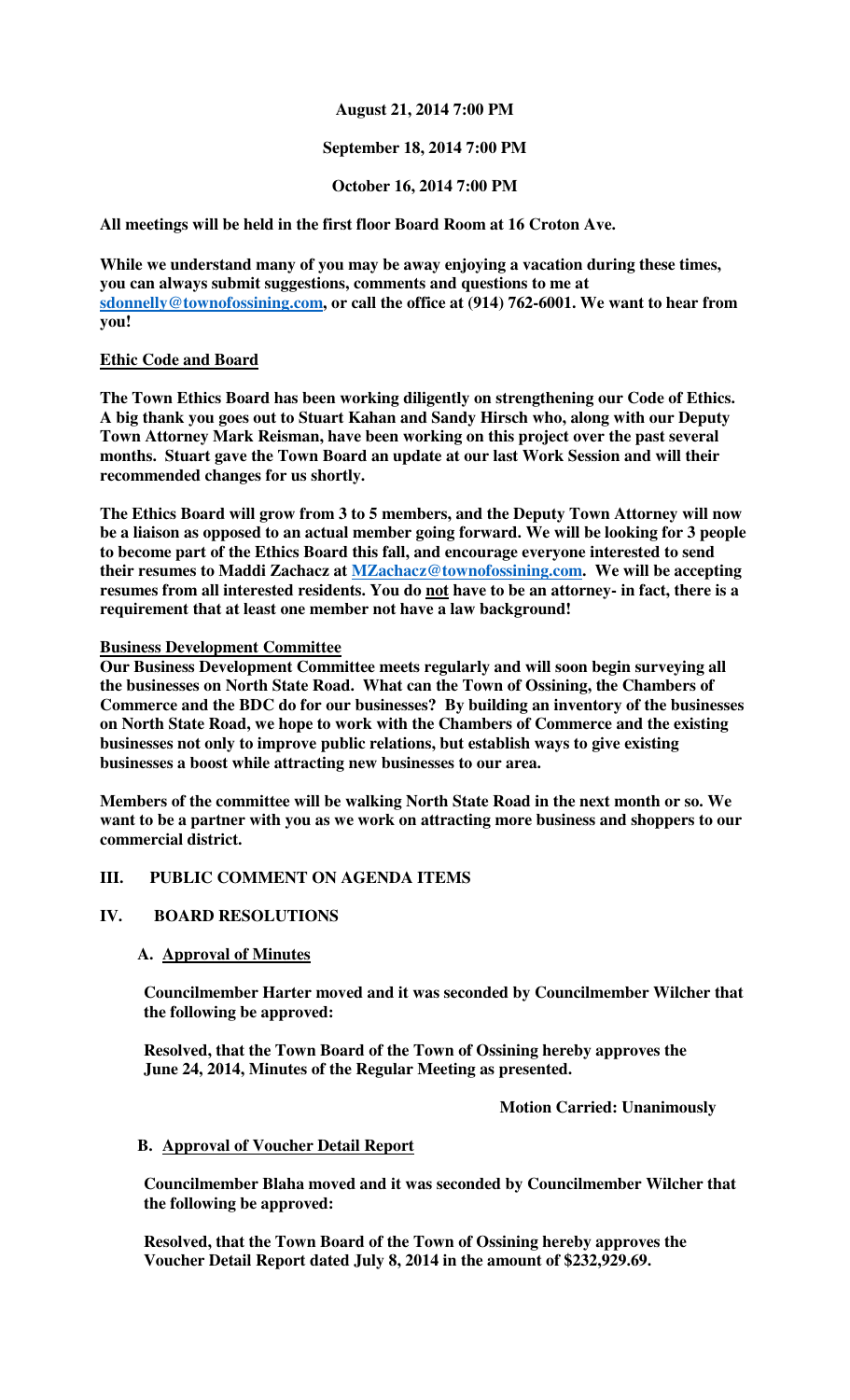## **C. Approval of Voucher Detail Report**

**Councilmember Blaha moved and it was seconded by Councilmember Wilcher that the following be approved:** 

**Resolved, that the Town Board of the Town of Ossining hereby approves the Voucher Detail Report dated July 8, 2014 in the amount of \$86,479.48.** 

## **Motion Carried: Unanimously**

## **D. Firework's Approval – St. Augustine's Church**

**Councilmember Harter moved and it was seconded by Councilmember Wilcher that the following be approved:** 

**Whereas, the Church of St. Augustine, by letter dated June 26, 2014 has requested a permit from the Town of Ossining for a fireworks display to be held on the evening of Wednesday, July 23, 2014 at 9:15 p.m. (rain date of July 24, 2014); and** 

**Whereas, the Church has submitted the information required by Section 101-5 of the Code of the Town of Ossining and Section 405(2) of the Penal Law of the State of New York; and** 

**Whereas, the bond/insurance coverage submitted by the Church has been found by the Town Attorney to comply with the requirements of Section 101-6 of the Ossining Code and Section 405 of the State Penal Law; and** 

**Whereas, the Fire Chief has made an inspection of the premises where the fireworks display will be held and reported that such display will not be hazardous to persons or property;** 

**Now, Therefore, Be It Resolved, that the application of the Church of St. Augustine's for a fireworks display on July 23, 2014 at 9:15 p.m. (rain date July 24, 2014, ) is approved subject to the following conditions pursuant to Section 405(3) of the Penal Law:** 

- **1. The actual point at which the fireworks are to be fired shall be at least 200 feet from the nearest permanent building, public highway or railroad or other means of travel and at least 50 feet from the nearest above-ground telephone or telegraph line, tree or other overhead obstruction;**
- **2. The audience at such display shall be restrained behind lines at least 150 feet from the point at which the fireworks are discharged and only persons in active charge of the display shall be allowed inside these lines;**
- **3. All fireworks that fire a projectile shall be so set up that the Projectile will go into the air as nearly as possible in a vertical direction, unless such fireworks are to be fired from the shore or a lake or other large body of water, in which case they may be directed in such manner that the falling residue from the deflagration will fall into such lake or body of water;**
- **4. Any fireworks that remain unfired after the display is concluded shall be immediately disposed of in a way safe for the particular type of fireworks remaining;**
- **5. No fireworks display shall be held during any wind storm in which the wind reaches a velocity of more than 30 miles per hour;**
- **6. All persons in actual charge of firing the fireworks shall be over the age of 18 years, competent and physically fit for the task;**
- **7. There shall be at least 2 such operators consistently on duty during the discharge; and**
- **8. At least 2 soda acid or other approved type fire extinguishers of at least 2 and onehalf gallons capacity each shall be kept at as widely separated points as possible within the actual area of the display; and it is further**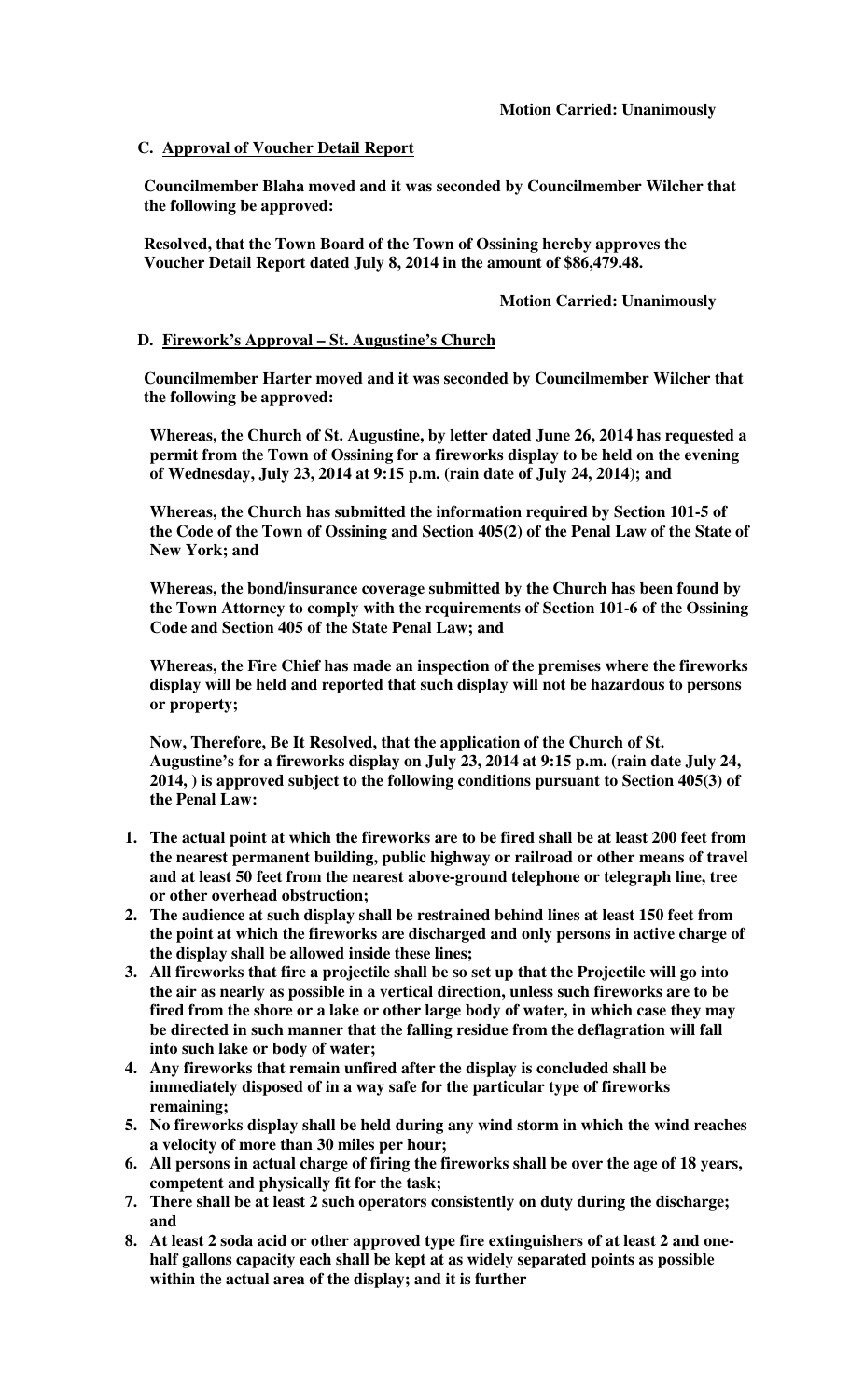**9. Resolved, that a copy of this Resolution duly certified by the Town Clerk of the Town of Ossining shall constitute a Permit, meeting the requirements of the Code of the Town of Ossining and the Penal Law of the State of New York.** 

**Motion Carried: Unanimously** 

**E. Amendment of Resolution: Foreclosure- Public Auction**

**Councilmember Wilcher moved and it was seconded by Councilmember Harter that the following be approved:** 

**Whereas, the Town Board of the Town of Ossining, on June 24th, 2014, passed Resolution G, entitled, "Foreclosure- Public Auction"; and** 

**Whereas, an error was noted in the date of the auction;** 

**Now, therefore be it Resolved, that the Town Board of the Town of Ossining hereby amends the resolution to read as follows with the date corrected to August 13th, 2014:** 

## *Foreclosure – Public Auction*

*Resolved, that the Town Board of the Town of Ossining hereby authorizes the following properties to be sold at a Public Auction on August 13th, 2014 pursuant to a judgment of foreclosure and sale has been entered into with New York State Supreme Court, Westchester County, New York.* 

*House and Property at 94 State Street, Tax I.D # 97.011-0001-084. Minimum Bid- \$25,000.00 Vacant Property at Priestly Street, Lots 4 and 5, Tax I.D. # 97.015-0002-*

*004. Minimum Bid - \$5,000.00 10 Building Lots 8-16 Thornton Hill, Tax I.D. # 89.008-0001-049.004 to 013. Minimum Bid- \$177,000.00*

## **Motion Carried: Unanimously**

## **F. Call for Public Hearing: Local Law #3 of 2014 Purpose of Amending the Town Of Ossining Zoning Map**

**Councilmember Jeffrey moved and it was seconded by Councilmember Blaha that the following be approved:** 

**Resolved, that the Town Board of the Town of Ossining hereby calls for a Public Hearing to be held on Tuesday, July 22nd, 2014 at 7:30PM at the Village of Ossining Police/Court Facility, 86-88 Spring Street, in the matter of Local Law #3 of 2014 for the Purpose of Amending the Town Of Ossining Zoning Map to rezone two parcels owned by the General Electric Company and contiguous with The General Electric Crotonville Campus, to Business Education (BE), in conformity with the rest of the campus, the parcels being a 7.03 acre parcel (Section 80.15, Block 1, Lot 4.1) currently zoned R-30 and a 2.16 acre parcel (Section 80.14, Block 2, Lot 13), currently zoned R-5.** 

#### **Motion Carried: Unanimously**

**G. Call for Public Hearing: Local Law #4 of 2014 In The Matter of Amending, in accordance with a Petition filed by Artis Senior Living, LLC, Section 200-53 of the Zoning Code of The Town of Ossining**

**Councilmember Harter moved and it was seconded by Councilmember Wilcher that the following be approved:**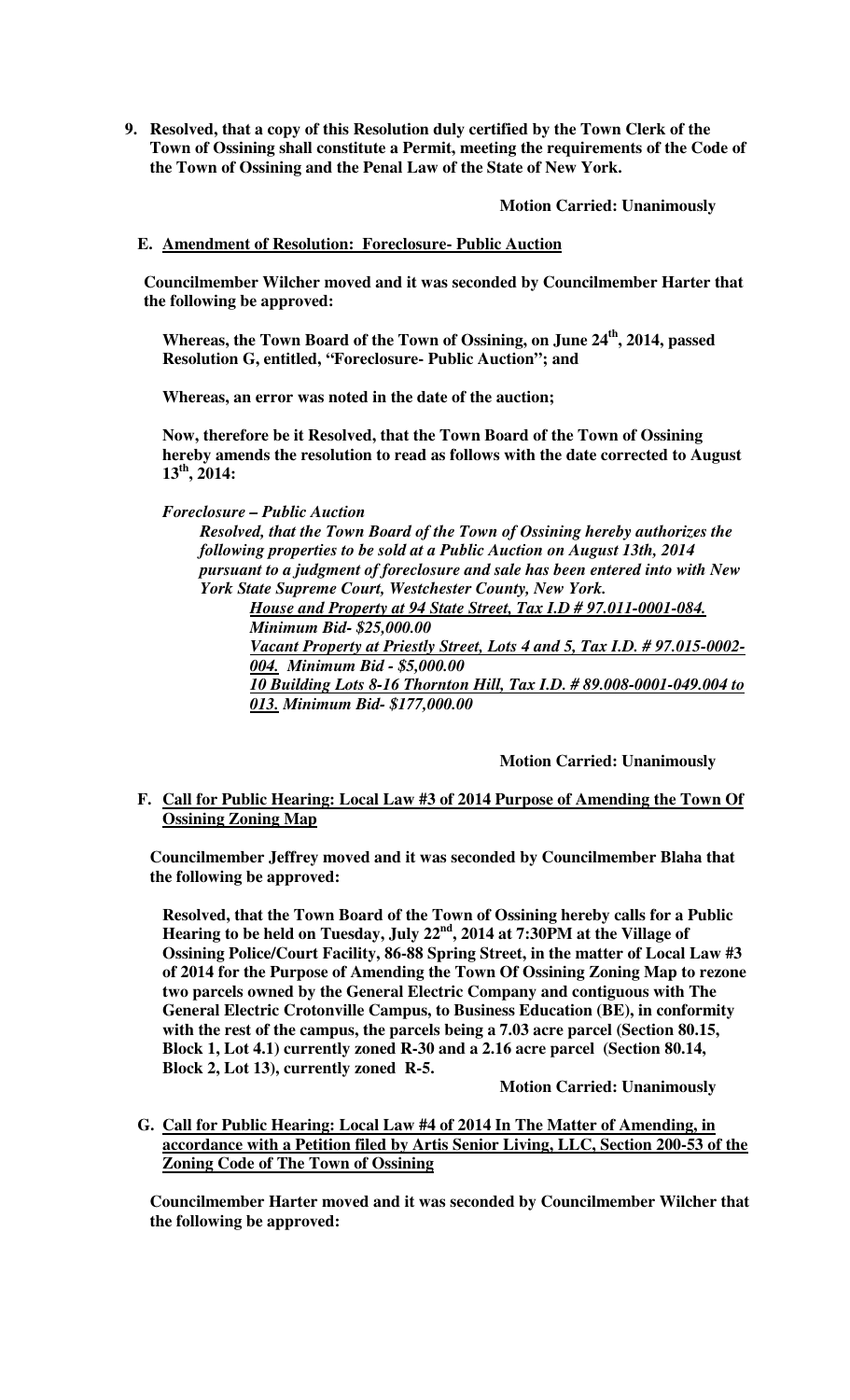**Resolved, that the Town Board of the Town of Ossining hereby calls for a Public Hearing to be held on Tuesday, July 22nd, 2014 at 7:35 PM at the Village of Ossining Police/Court Facility, 86-88 Spring Street, in the matter of Local Law #4 of 2014 for the Purpose of Amending, in accordance with a Petition filed by Artis Senior Living, LLC, Section 200-53 of the Zoning Code of The Town of Ossining to define Assisted Living, including Memory Care, facilities, Section 200-29 of the zoning code to establish parking standards for assisted living facilities and Section 200-29 to include, as a permitted use in the General Business (GB) district, Assisted Living, Including Memory care, Facility.** 

 **Motion Carried: Unanimously** 

## **H. Tax Payment Plan**

**Councilmember Blaha moved and it was seconded by Councilmember Wilcher that the following be approved:** 

**Whereas, the Town of Ossining is required to collect Town, County and School taxes for the municipality, with the onus on the Town to make whole the County and School District for any uncollected taxes; and** 

**Whereas, the Receiver of Taxes has been approached by a property owner, Mr. Ahikam Lee Carter, requesting a short-term payment plan for the property at 5 Brook Place; Tax Parcel Designation 90.9-4-3; and** 

**Whereas, the Town Board, pursuant to Article 5 of the Ossining Town Code, as authorized by section 1184 of the New York Real Property Tax Law, before entry of a final judgment, may withdraw a parcel for which payment of real property taxes is delinquent, from a foreclosure proceeding and enter into an installment plan for payment of all delinquent taxes, as well as interest and penalties, and does occasionally grant such a plan and has the discretion to accept or reject any proposal by a residential or commercial property owner, providing the owner meets the eligibility requirements set forth in section 180-17 of the Town Code and the payment plan conforms to the requirements for such a repayment plan set forth in section 180-18 of the Town Code;** 

**Now, therefore be it Resolved, that the Town Board of the Town of Ossining hereby grants the aforementioned payment plan, which terms comply with the Town Code, to grant this property owner, who has been determined to be eligible, with the understanding that this sets no precedent going forward for this or any other property in the future.** 

 **Motion Carried: Unanimously** 

## **V. CORRESPONDENCE TO BE RECEIVED AND FILED**

**Councilmember Wilcher moved and it was seconded by Councilmember Jeffrey that the following be approved:** 

**Resolved, that the Town Board of the Town of Ossining hereby accepts the following meeting minutes:** 

• **Town Planning Board Meeting Minutes- June 11th, 2014** 

 **Motion Carried: Unanimously** 

#### **VI. MONTHLY REPORTS**

**Councilmember Wilcher moved and it was seconded by Councilmember Blaha that the following be approved:**